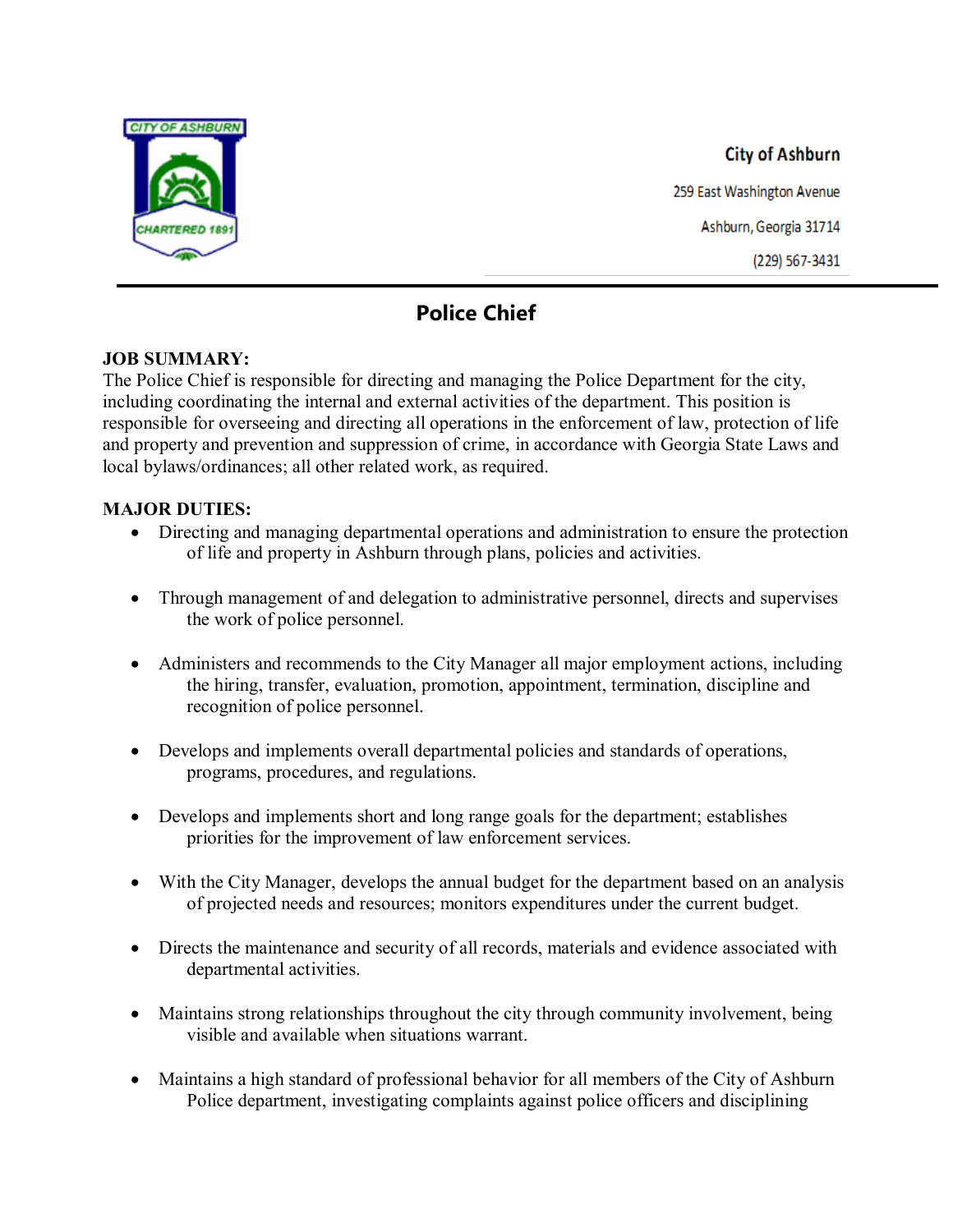them as appropriate. Engages in these processes with the appropriate transparency, reporting to the City Manager as required, including providing reports of investigations and a record of disciplinary measures taken.

- Serves as communications liaison with the City Manager and other administrative personnel within the city government.
- Attends City Council and other meetings as necessary or requested by the City Manager.
- Maintains relationships with professional associations and other agencies, boards, commissions, committees and organizations to further the law enforcement function.
- Provides consultation, direction, and administrative advice in major criminal cases and internal investigations.
- Participates in professional development activities and assures that other departmental personnel do likewise.
- Engages openly and consistently with constituencies across the community, to discuss ways to develop community-centered approaches to policing, including de-escalation strategies, to work with local social work and mental health professionals, and community groups engaged in racial justice issues or representing other concerns of marginalized constituencies.
- Supervises, trains, directs, counsels, evaluates and disciplines subordinates.
- Performs other related duties as assigned.

#### **KNOWLEDGE REQUIRED FOR THE POSITION:**

- Thorough knowledge of the principles and practices of modern police administration and management; thorough knowledge of the approved methods and procedures of law enforcement; knowledge of applicable federal, state, and local laws.
- Ability to develop plans and establish goals for the department; ability to establish and maintain productive working relationships with City officials, law enforcement officials, and the general public; ability to supervise subordinates in an effective manner; ability to enforce the law impartially and make sound judgements in stressful situations.
- Demonstrated supervisory skills; planning and organizational skills; strong oral and written communications skills.

#### **EXPERIENCE:**

• Experience with theories, principles, and practices of police administration, including management and supervisory techniques and principles of both financial and personnel.